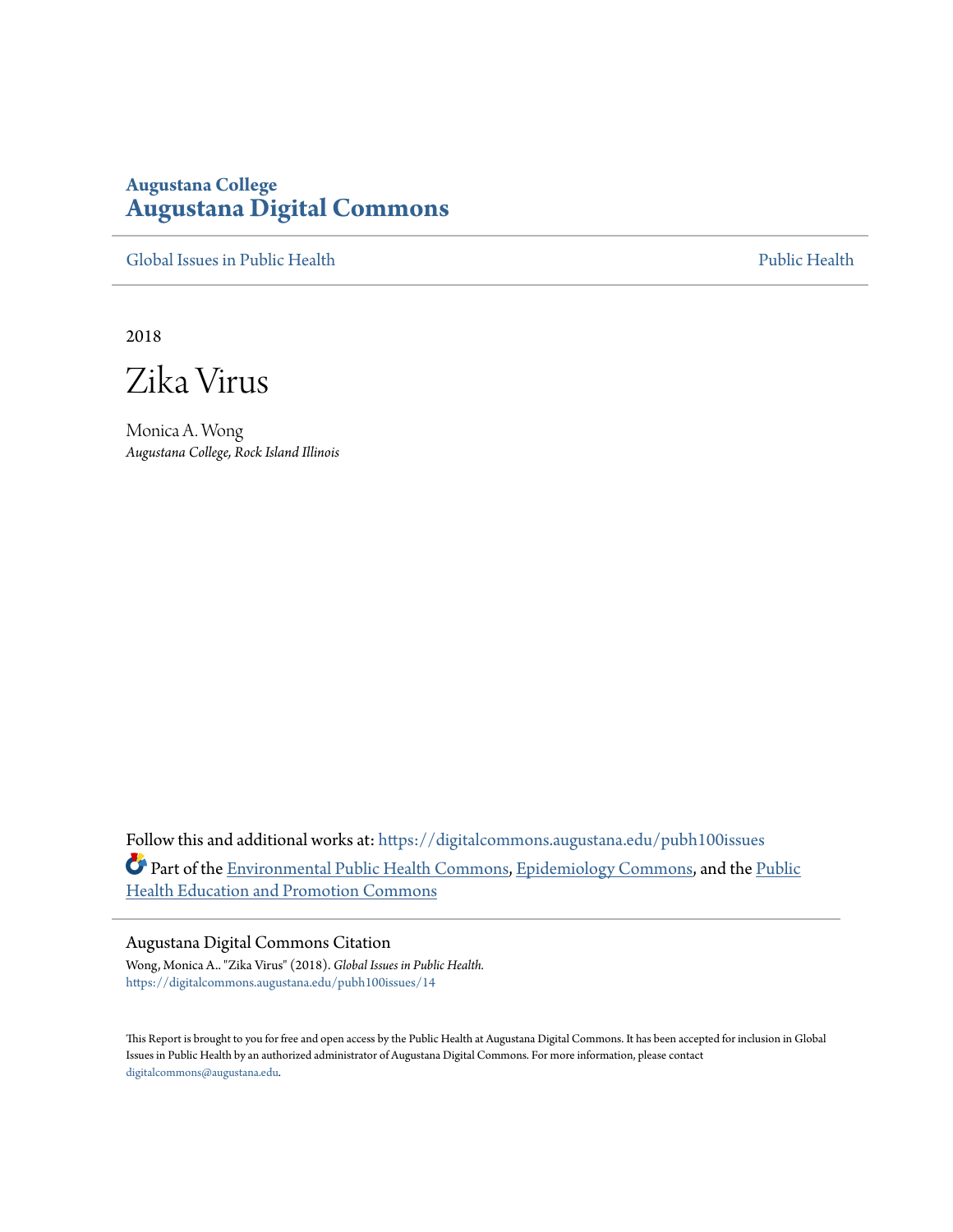## **What is Zika?**

Zika is an infectious virus spread through the *Aedes* genus mosquito (Mustafa & Ramasethu, 2018). This virus is a specific pathogen where exposure conditions based on the environment can increase contact. The virus has been present in Africa, Asia, the Caribbean, Central America, North America, Pacific Islands, and South America (Khusro, Aarti, Barbabosa-Pilego, & Sanchez-Aparicio, 2018). People who live in affected areas and anyone travelling to these places where Zika has been present are at risk, especially pregnant women or women trying to conceive.



https://depositphotos.com/101135796/stock-illustration-zika-virus-symptoms.html

# **Epidemiology of Zika**

Signs and/or symptoms of the Zika virus may include fever, rash, headache, joint pain, conjunctivitis (red eye), and or muscle pain (Noor  $\&$  Ahmed, 2018). Zika virus is transmitted primarily through the bite of an infected *Aedes* genus mosquitos. These mosquitos typically lay their eggs near standing water in things like animal dishes, bowls, flower pots, or buckets. They also prefer to bite humans instead of animals. The mosquitos become infected when they feed on a person who is already infected with the virus. Then those infected mosquitos can spread the virus by biting more people. The virus may also spread from pregnant women to their fetuses, through sex, or blood transfusion (Lee  $&$  Ng, 2018).

To diagnose the Zika virus, your healthcare provider will ask about any symptoms or signs you may have. They will also ask about any recent travelling you have done. To confirm if you have the virus, a blood or urine test will be ordered. Pregnant women who contract the zika virus may have an infant with birth defects such as microcephaly, eye defects, hearing loss, impaired growth, or even loss of pregnancy (Lee & Ng, 2018).

The true prevalence of the Zika virus vary from country to country based on whether it is underdeveloped, developing, or developed. However, when researchers studied a group of sexually active men and women from 15 years to 65 years of age, they found that the rate of occurrence was higher in women than men (Coelho et al., 2016). The higher rate of occurrence could have been accounted for due to the fact that women went to the doctors more regularly which therefor accounted for the higher reports. The mortality rates associated with Zika for complete pregnancy loss are relatively low. The morbidity rates associated with Zika including eye defects, hearing loss, and impaired growth have a higher chance of occurring if the mother is